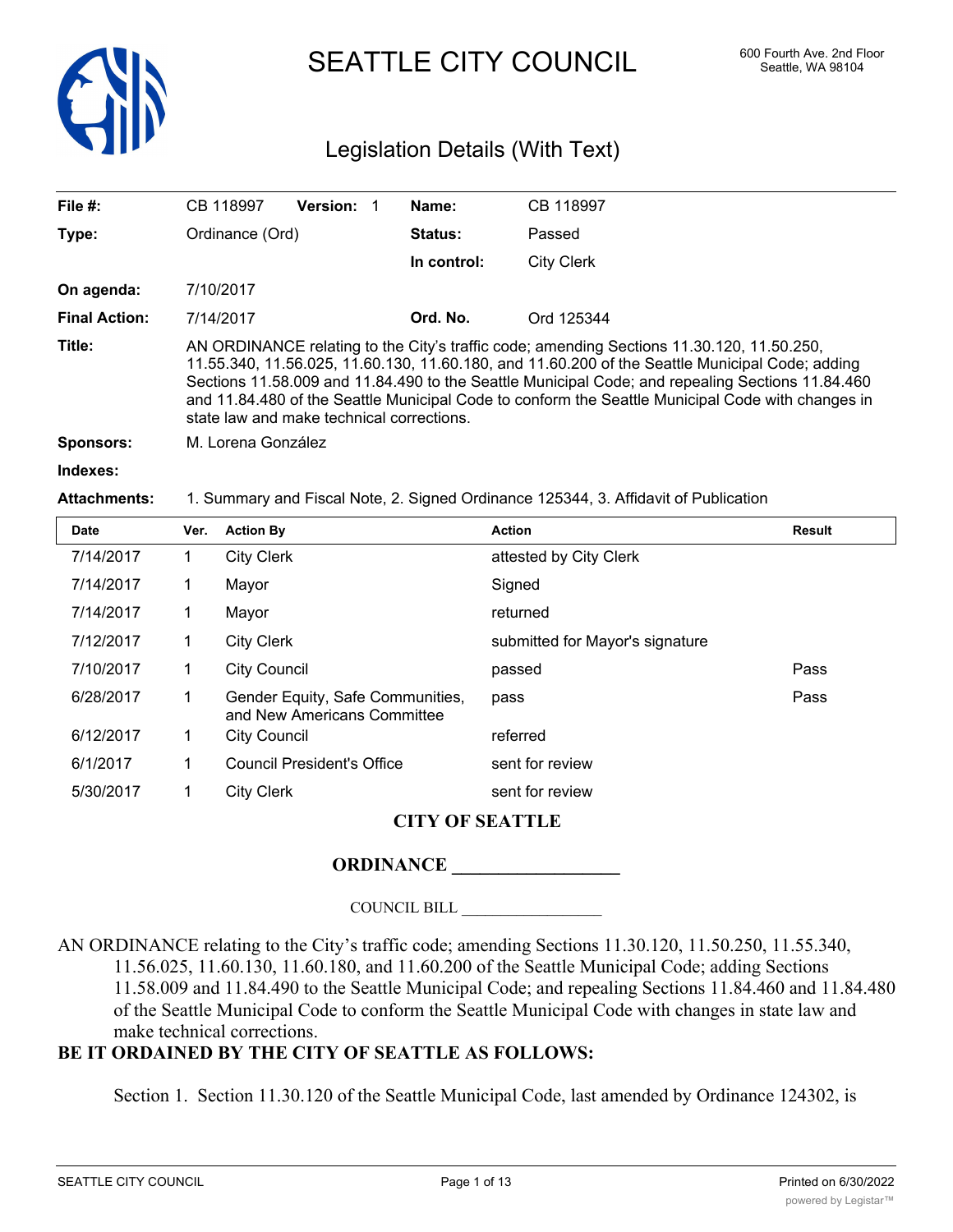amended as follows:

## **11.30.120 Redemption of impounded vehicles ((.))**

Vehicles impounded by the City shall be redeemed only under the following circumstances:

A. The vehicle may be redeemed only by the following persons or entities: the legal owner; the registered owner; a person authorized in writing by the registered owner; the vehicle's insurer or a vendor working on behalf of the vehicle's insurer; a third-party insurer that has a duty to repair or replace the vehicle, has obtained consent from the registered owner or the owner's agent to move the vehicle, and has documented that consent in the insurer's claim file, or a vendor working on behalf of a third-party insurer that has received such consent; a person, who is known to the registered or legal owner of a motorcycle or moped, as each are defined in Chapter 11.14, that was towed from the scene of an accident, may redeem the motorcycle or moped as a bailment in accordance with chapter 46.55 RCW, as amended by Chapter 152, Section 4, Laws of 2017, while the registered or legal owner is admitted as a patient in a hospital due to the accident; provided, however, that at all times the registered owner must be granted access to and may reclaim possession of the vehicle. For the purposes of this subsection 11.30.120.A, "owner's agent" means the legal owner of the vehicle, a driver in possession of the vehicle with the registered owner's permission, or an adult member of the registered owner's family; a person who is determined and verified by the operator to have the permission of the registered owner of the vehicle; or a person who has purchased the vehicle from the registered owner, who produces proof of ownership or authorization and signs a receipt therefore. A person redeeming a vehicle impounded pursuant to Section 11.30.105 must prior to redemption establish that he or she has a valid driver's license and is in compliance with Section 11.20.340. A vehicle impounded pursuant to Section 11.30.105 can be released only pursuant to a written release authorization from the Seattle Police Department pursuant to ((Section)) subsection 11.30.120.C or a written release authorization or order from Municipal Court pursuant to ((Section)) subsection 11.30.120.B or 11.30.120.C.

\* \* \*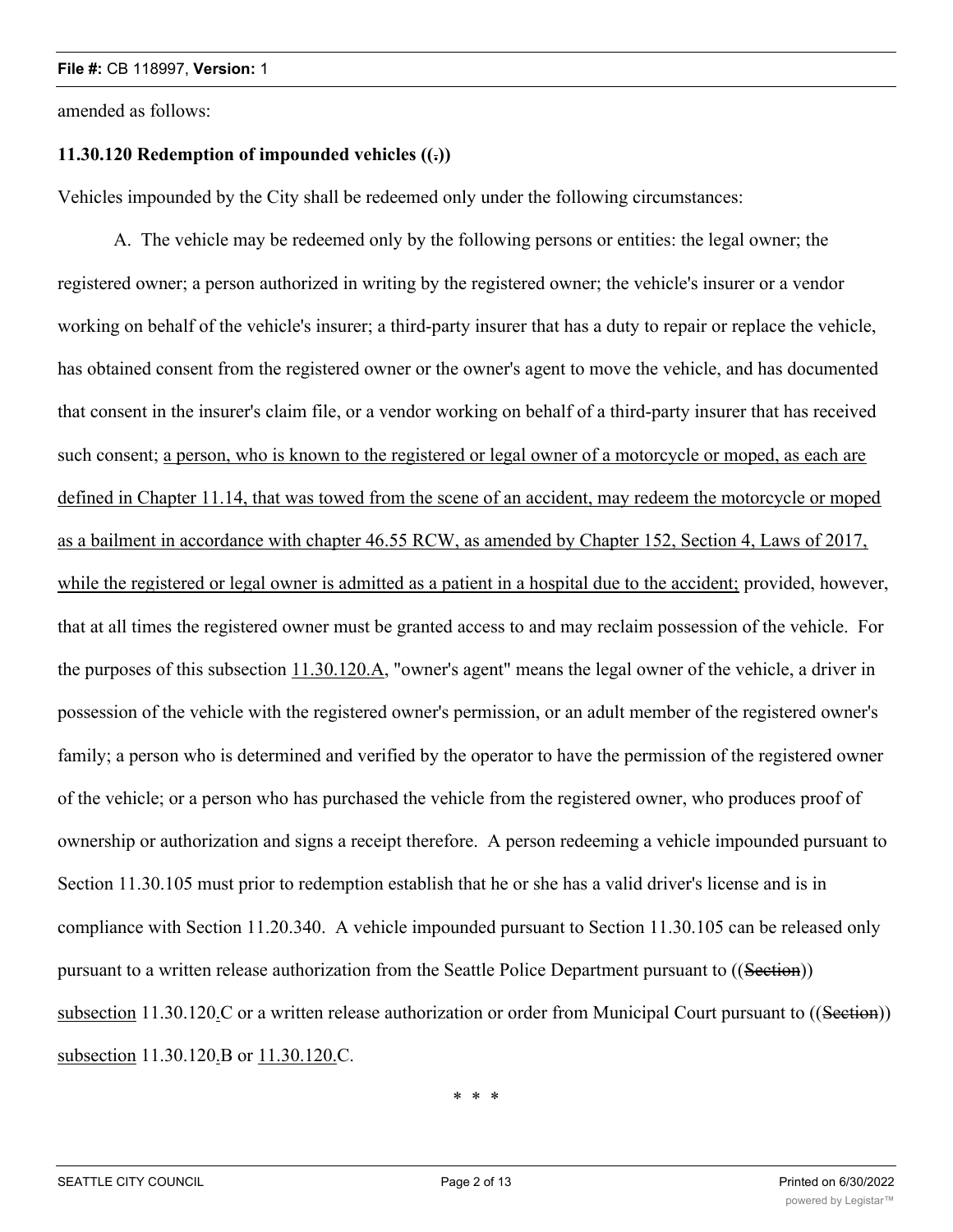#### **File #:** CB 118997, **Version:** 1

Section 2. Section 11.50.250 of the Seattle Municipal Code, enacted by Ordinance 108200, is amended as follows:

## **11.50.250 Obedience to signal indicating approach of train ((.))**

A. Whenever any person driving a vehicle approaches a railroad grade crossing under any of the circumstances stated in this Section 11.50.250, the driver of such vehicle shall stop ((the vehicle)) within 50 ((  $fiff(y)$ ) feet  $((50')<sub>5</sub>)$ ) but not less than 15  $((fiffeen))$  feet  $((15')<sub>5</sub>)$ ) from the nearest rail of such railroad, and shall not proceed until ((he can do so safely)) the crossing can be made safely( $(\frac{1}{2}$ when)). The foregoing requirements shall apply when:

1. A clearly visible electric or mechanical signal device gives warning of the immediate approach of a railroad train or other on-track equipment;

2. A crossing gate is lowered or when a flagger gives or continues to give a signal of the approach or passage of a railroad train or other on-track equipment;

3. An approaching railroad train or other on-track equipment is plainly visible and is in hazardous proximity to such crossing.

B. No person shall drive any vehicle through, around, or under any crossing gate or barrier at a railroad crossing while such gate or barrier is closed or is being opened or closed.  $(((RCW 46.61.340))$ )

Section 3. Section 11.55.340 of the Seattle Municipal Code, last amended by Ordinance 109476, is amended as follows:

# **11.55.340 Vehicles carrying explosives, flammable liquids, poison gas, liquefied petroleum gas (LPG) and cryogenics must stop at all railroad crossings ((.))**

A. The driver of any motor vehicle carrying explosives, flammable liquids, poison gas, liquefied petroleum gas (LPG) or cryogenics, as a cargo or part of a cargo, before crossing at grade any track or tracks of a railroad, shall stop such vehicle within  $((\text{fiffy-}()))$  50 (())) feet but not less than  $((\text{fiffeen-}()))$  feet from the nearest rail of such railroad and while so stopped shall listen and look in both directions along such track for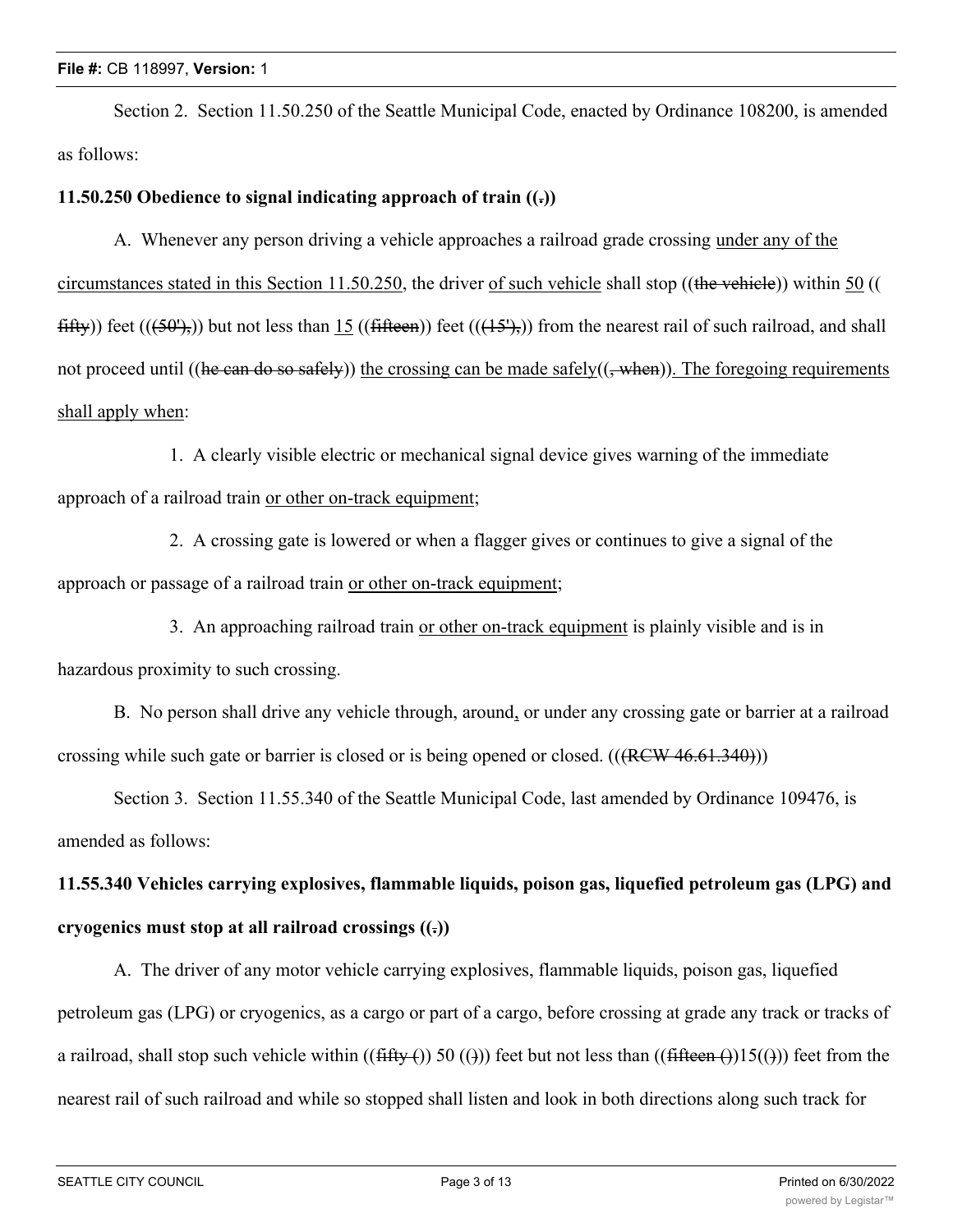any approaching train or other on-track equipment, and for signals indicating the approach of a train or other on -track equipment, except as hereinafter provided, and shall not proceed until he can do so safely. After stopping as required in this ((section)) Section 11.55.340 and upon proceeding when it is safe to do so, the driver of any such vehicle shall proceed across the tracks only in a gear such that there will be no necessity for changing gears while traversing such crossing and the driver shall not shift gears while crossing the track or tracks.

B. This ((section)) Section shall not apply at:

1. Any railroad grade crossing at which traffic is controlled by a peace officer or a duly authorized flagger;

2. Any railroad grade crossing at which traffic is regulated by a traffic-control signal;

3. Any railroad grade crossing protected by crossing gates or an alternatively flashing light signal intended to give warning of the approach of a railroad train;

4. Any railroad grade crossing at which an official traffic-control device gives notice that the stopping requirement imposed by this section does not apply.  $((RCW 46.61.340))$ 

Section 4. Section 11.56.025 of the Seattle Municipal Code, last amended by Ordinance 125253, is amended as follows:

## **11.56.025 Penalty for persons under the influence of intoxicating liquor or any drug ((.))**

\* \* \*

B.

1. A person who is convicted of a violation of subsection 11.56.020.A or 11.56.020.B who has one prior offense within seven years and whose alcohol concentration was less than 0.15, or for any reason other than the person's refusal to take a test offered pursuant to RCW 46.20.308 there is no test result indicating the person's alcohol concentration, shall be punished by imprisonment for not less than 30 consecutive days nor more than 364 days, 60 days of electronic home monitoring, and a fine of not less than \$500 nor more than \$5,000. In lieu of the mandatory ((minimum)) term of ((60 days of)) imprisonment and electronic home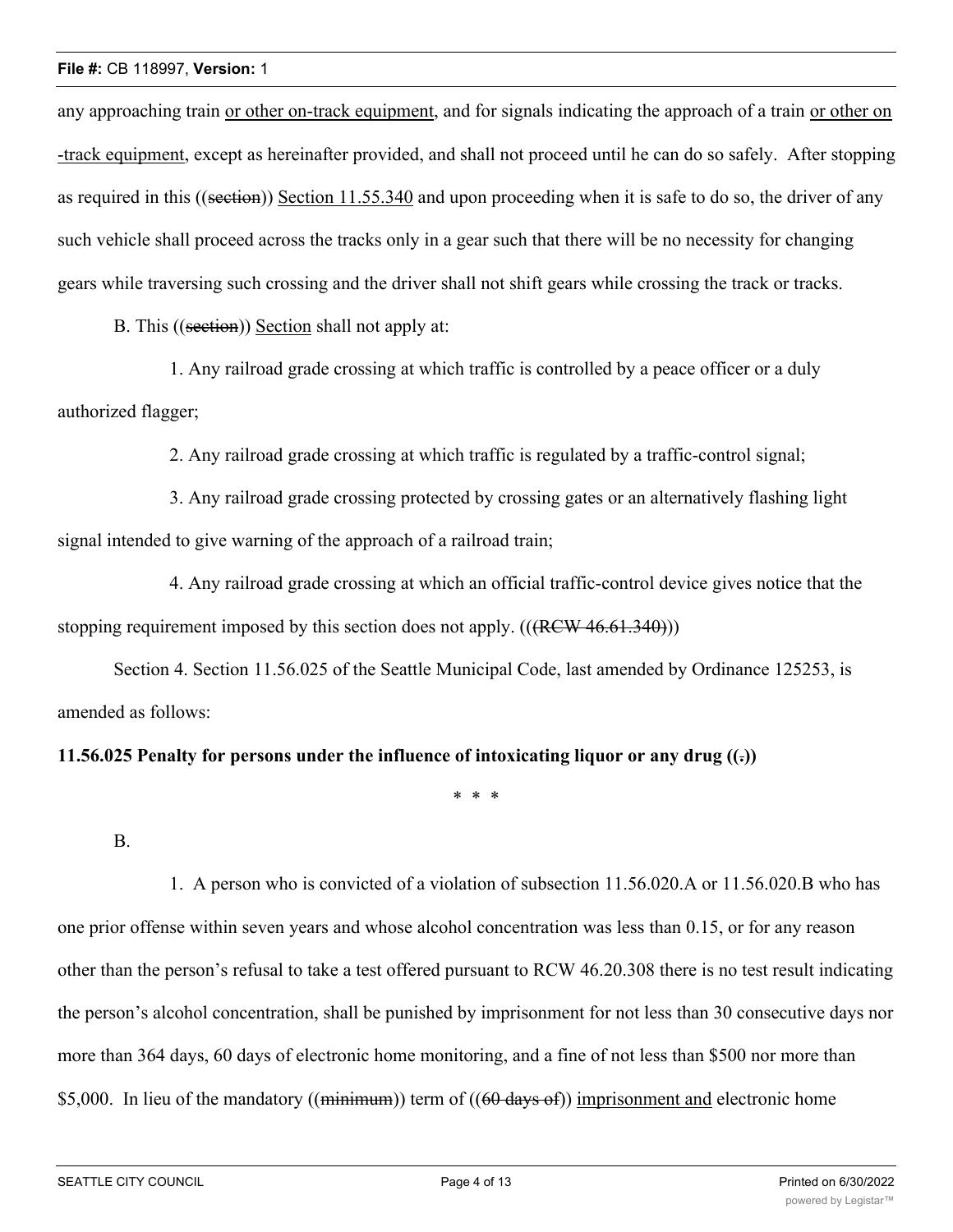monitoring under this subsection 11.56.025.B.1, the court may order a minimum of ((at least an additional)) four days in jail and either 180 days of electronic home monitoring or, if available in Seattle, a ((six-month)) 120-day period of 24/7 sobriety program monitoring pursuant to RCW 36.28A.300 through 36.28A.390((, and the)) . The court may consider the offender's pretrial 24/7 sobriety program monitoring as fulfilling a portion of the posttrial sentencing. The court shall order an expanded alcohol assessment and treatment, if deemed appropriate by the assessment.

2. A person who is convicted of a violation of subsection 11.56.020.A or 11.56.020.B who has one prior offense within seven years and whose alcohol concentration was 0.15 or more, or who refused to take a test offered pursuant to RCW 46.20.308, shall be punished by imprisonment for not less than 45 consecutive days nor more than 364 days, 90 days of electronic home monitoring, and a fine of not less than \$750 nor more than \$5,000. In lieu of the mandatory minimum term of  $((90 \text{ days of}))$  imprisonment and electronic home monitoring under this subsection 11.56.025.B.2, the court may order ((at least an additional)) a minimum of six days in jail and either six months of electronic home monitoring or, if available in Seattle, a ((six-month)) 120-day period of 24/7 sobriety program monitoring pursuant to RCW 36.28A.300 through 36.28A.390((, and the)) . The court may consider the offender's pretrial 24/7 sobriety program monitoring as fulfilling a portion of posttrial sentencing. The court shall order an expanded alcohol assessment and treatment, if deemed appropriate by the assessment.

\* \* \*

J. In addition to the penalties set forth in this ((section)) Section 11.56.025, a fee of ((Two Hundred Dollars (\$200.00))) \$250 shall be assessed to a person who is either convicted, sentenced to a lesser charge or given a deferred prosecution as a result of an arrest for violating ((Subsection)) subsection 11.56.020.A or 11.56.020.B, RCW 46.61.520, or RCW 46.61.522. Upon a verified petition by the person assessed the fee, the court may suspend payment of all or part of the fee if it finds that the person does not have the ability to pay. The fee shall be collected by the clerk of the court and distributed according to RCW 46.61.5054.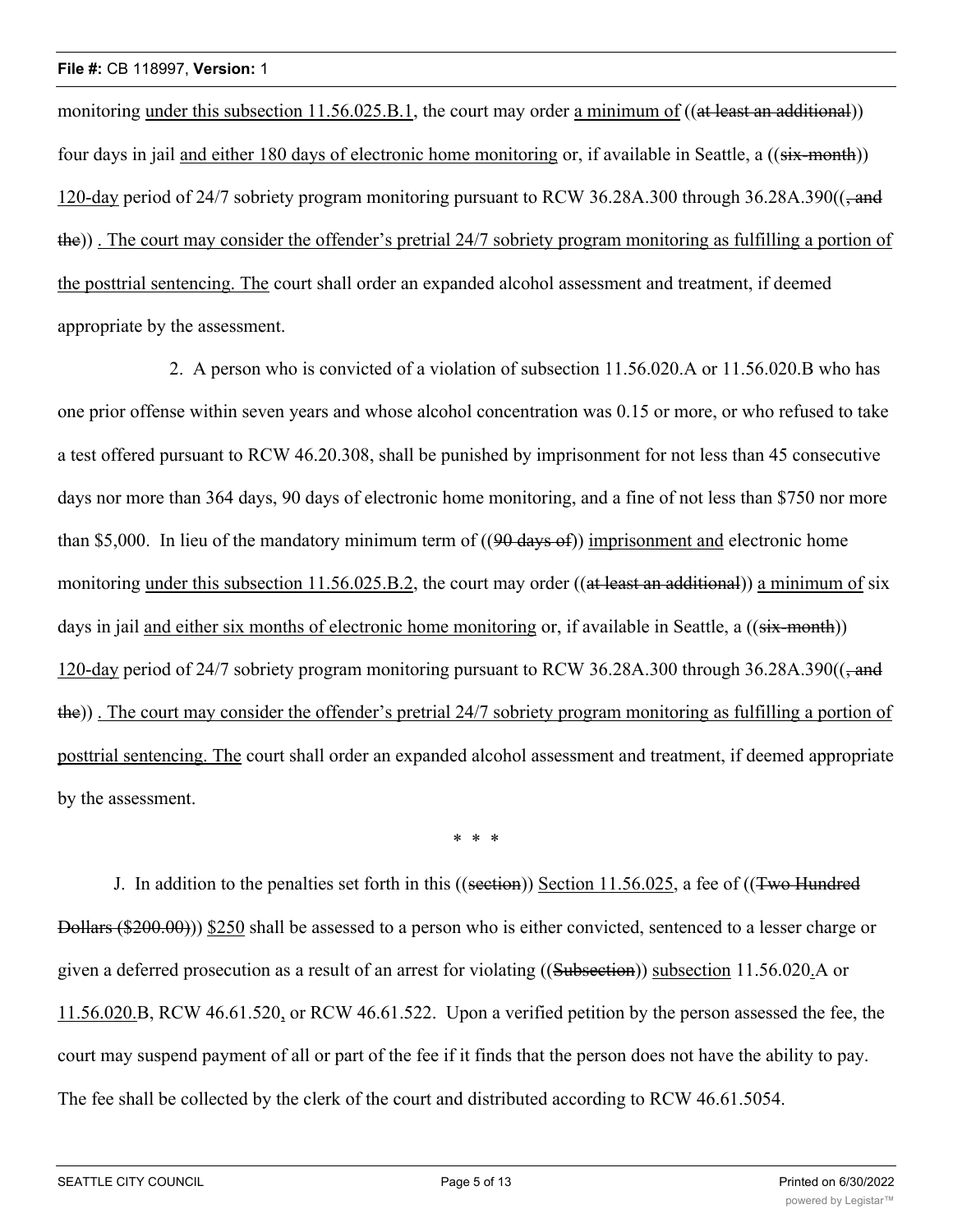\* \* \*

Section 5. A new Section 11.58.009 is added to the Seattle Municipal Code as follows:

## **11.58.009 Dangerously distracted driving**

A. It is a traffic infraction to drive dangerously distracted. Any driver who commits this infraction must be assessed a base penalty of \$30.

B. Enforcement of the infraction of driving dangerously distracted may be accomplished only as a secondary action when a driver of a motor vehicle has been detained for a suspected violation of a separate traffic infraction.

C. For the purposes of this Section 11.58.009, "dangerously distracted" means a person who engages in any activity not related to the actual operation of a motor vehicle in a manner that interferes with the safe operation of such motor vehicle on any highway.

D. Receipts from the base penalty imposed under subsection 11.58.009.A must be deposited into the distracted driving prevention account created in chapter 46.61 RCW by Chapter 334, Section 3, Laws of 2017.

Section 6. Section 11.60.130 of the Seattle Municipal Code, enacted by Ordinance 112092, is amended as follows:

## **11.60.130 Maximum lengths ((.))**

A. It is unlawful for any person to operate upon the streets and alleys of the City  $(\cdot)$  any vehicle (() other than a municipal transit vehicle)) having an overall length, with or without load, in excess of 40 ((forty)) feet  $(((40');$  provided, that an)). This subsection 11.60.130.A does not apply to (1) a municipal transit vehicle,  $(2)$  an auto stage, private carrier bus,  $((\Theta F))$  school bus  $((\theta F)$ ,  $(\theta F)$ , or motor home with an overall length ((, inclusive of front and rear bumpers, of forty feet (40'); provided further, that any such school bus constructed prior to April 1, 1977, shall be equipped with three (3) axles; provided further, that any school bus constructed on or after April 1, 1977, and in excess of thirty-six feet six inches (36' 6") shall be equipped with three (3) axles; provided further, that the route of any auto stage in excess of thirty-five feet (35') or school bus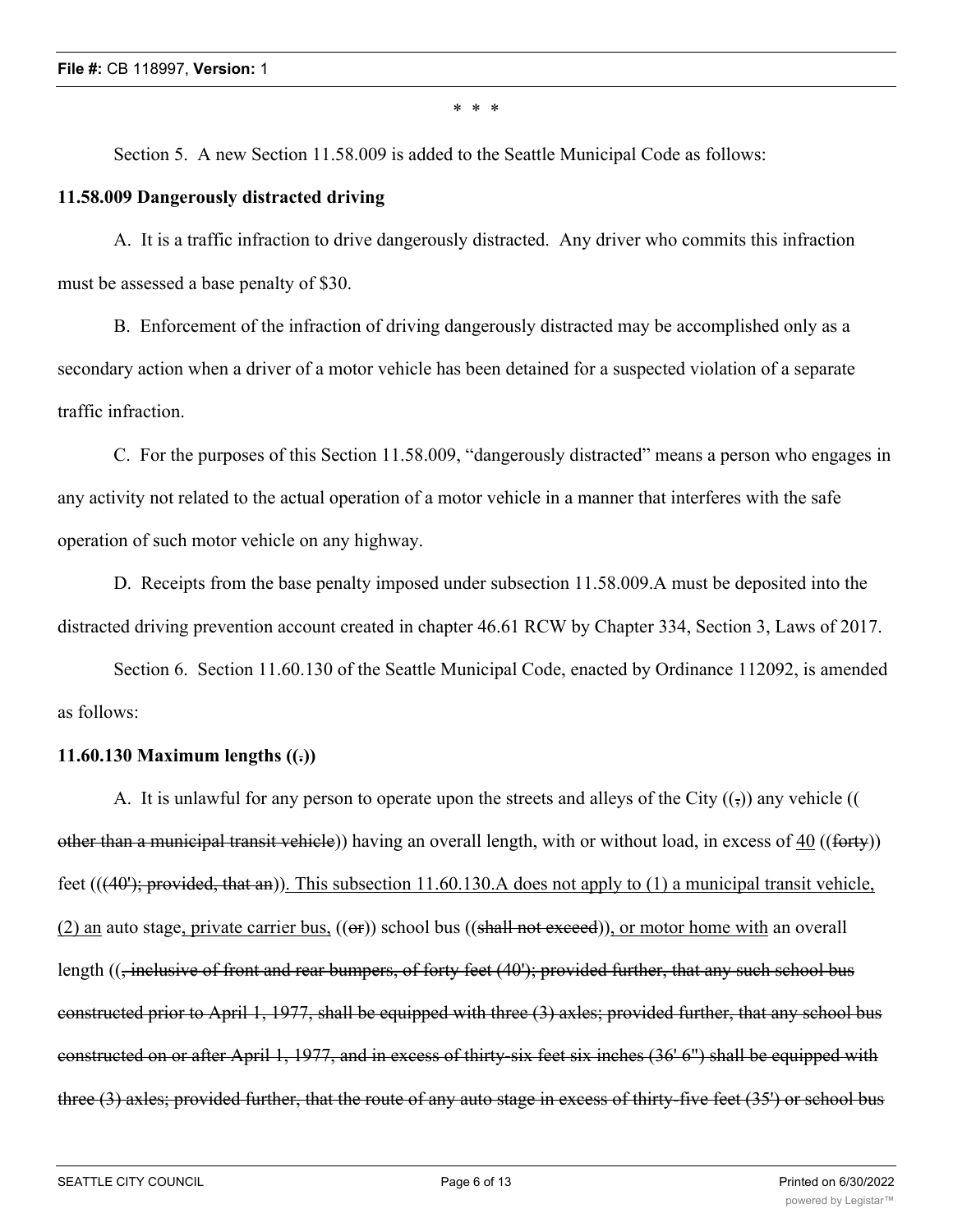in excess of thirty-six feet six inches (36' 6") upon or across the public highways shall be limited as determined by the Department of Transportation for state highways, or by the City's legislative authority for City streets, alleys and roads)) not to exceed 46 feet, (3) an articulated auto stage with an overall length not to exceed 61 feet, excluding a bike rack up to four feet in length, or (4) an auto recycling carrier up to 42 feet in length manufactured prior to 2005.

B. ((It shall be a violation for any person to operate on the streets and alleys, any combination of vehicles that contains a vehicle of which the permanent structure is in excess of forty-eight feet (48').

C.)) It shall be a violation for any person to operate upon the streets and alleys any combination consisting of a tractor and semitrailer that has a semitrailer length in excess of ((forty-eight)) 53 feet (((48'))) or a combination consisting of a tractor and two trailers in which the combined length of the trailers exceeds (( fifty-nine)) 61 feet  $((599))$ , with or without load.

C.  $((D<sub>z</sub>))$  It shall be a violation for any person to operate on the streets and alleys any combination consisting of a truck and trailer ((with an overall length, with or without load, in excess of sixty-five feet (65'), or a combination consisting of a tractor)), or a  $log$  truck and  $((a))$  stinger steered ((semitrailer that has)) pole trailer, with an overall length, with or without load, in excess of  $((sixty-five))$  75 feet  $(((65')$  without load or in excess of seventy feet (70') with load)).

 $((E))$  "Stinger steered" as used in this  $((section))$  subsection 11.60.130.C means  $((a$  tractor and semitrailer combination that has)) the coupling ((connecting the semitrailer to the tractor)) device is located ((to the rear of the centerline of the rear axle of the tractor)) behind the tread of the tires of the last axle of the towing vehicle.

D.  $((F<sub>z</sub>))$  These length limitations do not apply to vehicles transporting poles, pipe, machinery, or other objects of a structural nature that cannot be dismembered and operated by a public utility when required for emergency repair of public service facilities or properties, but, in respect to night transportation every such vehicle and load thereon shall be equipped with a sufficient number of clearance lamps on both sides and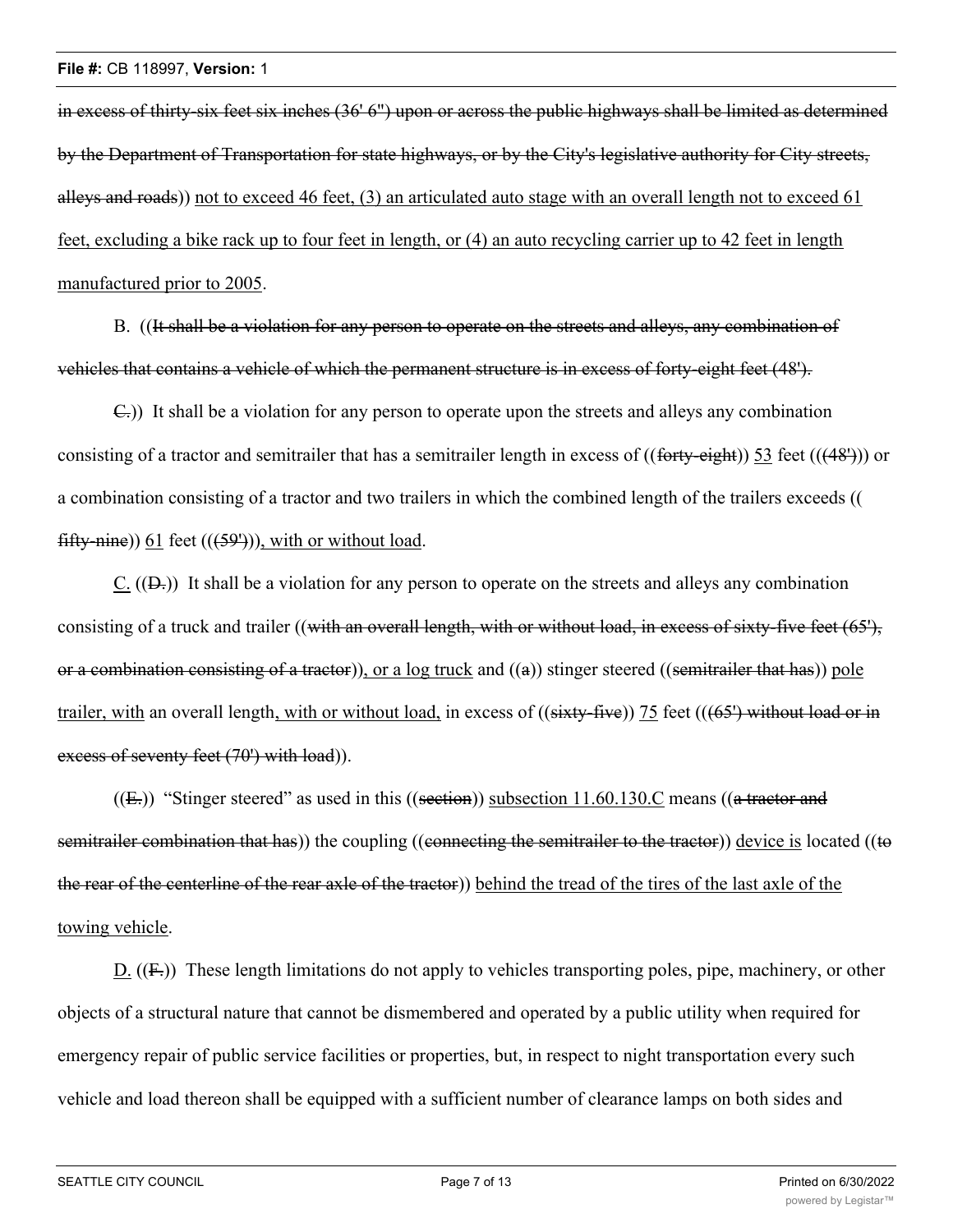marker lamps upon the extreme ends of any projecting load to clearly mark the dimensions of the load.

E.  $((G))$  The length limitations described in this  $((section))$  Section 11.60.130 are exclusive of safety,  $((and))$  energy conservation, and otherwise necessary devices  $((, such as mud flags and splash and spray)$ suppressant devices, refrigeration units or air compressors, and other devices that the department determines to be necessary for safe and efficient operation of commercial vehicles)) identified by the Washington State Department of Transportation under RCW 46.44.101. No device excluded under this subsection 11.60.130.E from the limitations of this ((section)) Section 11.60.130 may have, by its design or use, the capability to carry cargo. (((RCW 46.44.030)))

Section 7. Section 11.60.180 of the Seattle Municipal Code, enacted by Ordinance 108200, is amended as follows:

## **11.60.180 Maximum length-Front protrusions ((.))**

The load, or any portion of any vehicle operated alone upon a street or alley, or the load, or any portion of the front vehicle of a combination of vehicles, shall not extend more than three feet  $((3\text{))}$  beyond the front wheels of such vehicle, or the front bumper, if equipped with front bumper. This Section 11.60.180 does not apply to (a) a front-loading garbage truck or recycling truck while on route and actually engaged in the collection of solid waste or recyclables at speeds of 20 miles per hour or less or (b) a public transit vehicle equipped with a bike rack up to 4 feet in length.  $((RCW 46.44.034))$ 

Section 8. Section 11.60.200 of the Seattle Municipal Code, enacted by Ordinance 108200, is amended as follows:

## **11.60.200 Maximum length-Rear protrusions ((.))**

No person shall operate a vehicle upon a street or alley with any part of the permanent structure or load extending in excess of 15 ((fifteen)) feet (( $(15')$ )) beyond the center of the last axle of such vehicle. This Section 11.60.200 does not apply to "specialized equipment" designated under 49 U.S.C. § 31111 that is operated on the interstate highway system, those designated portions of the federal-aid primary system, and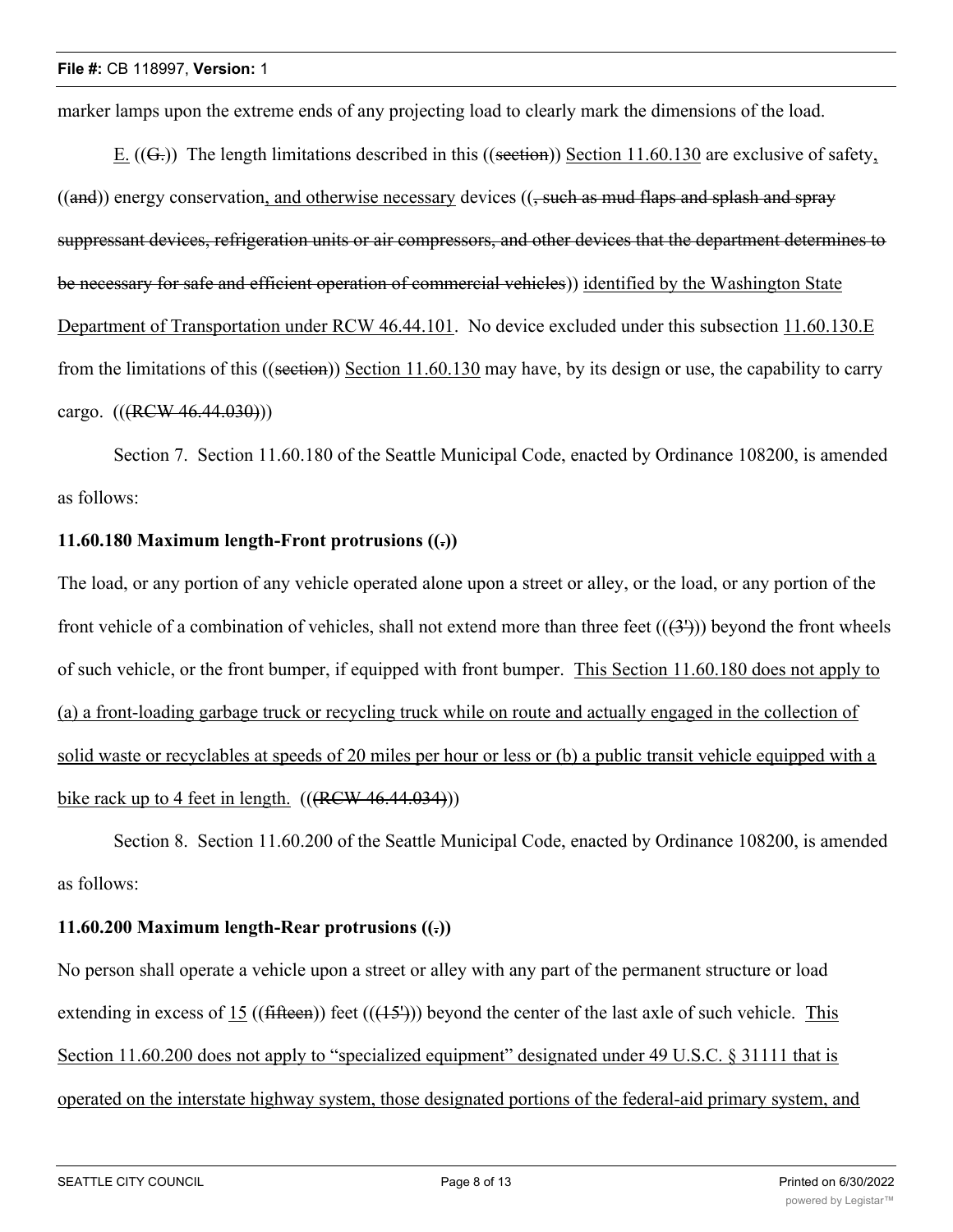routes constituting reasonable access from such highways to terminals and facilities for food, fuel, repairs, and

rest. (((RCW 46.44.034)))

Section 9. A new Section 11.84.490 is added to the Seattle Municipal Code as follows:

### **11.84.490 Personal electronic devices**

- A. No person may use a personal electronic device while driving a motor vehicle on a street or alley.
- B. Subsection 11.84.490.A does not apply to:
	- 1. A driver who is using a personal electronic device to contact emergency services;
	- 2. The use of a system by a transit system employee for time-sensitive relay communication

between the transit system employee and the transit system's dispatch services;

3. An individual employed as a commercial motor vehicle driver who uses a personal electronic device within the scope of such individual's employment if such use is permitted under 49 U.S.C. § 31136; or

4. A person operating an authorized emergency vehicle.

C. A second or subsequent offense under this Section 11.84.490 is subject to twice the penalty amount under Section 11.31.120.

D. For purposes of this Section 11.84.490:

1. "Driving" means to operate a motor vehicle on a street or alley, including while temporarily stationary because of traffic, a traffic control device, or other momentary delays. "Driving" does not include when the vehicle has pulled over to the side of, or off of, an active roadway and has stopped in a location where it can safely remain stationary.

2. "Personal electronic device" means any portable electronic device that is capable of wireless communication or electronic data retrieval and is not manufactured primarily for hands-free use in a motor vehicle. "Personal electronic device" includes, but is not limited to, a cell phone, tablet, laptop, two-way messaging device, or electronic game. "Personal electronic device" does not include two-way radio, citizens band radio, or amateur radio equipment.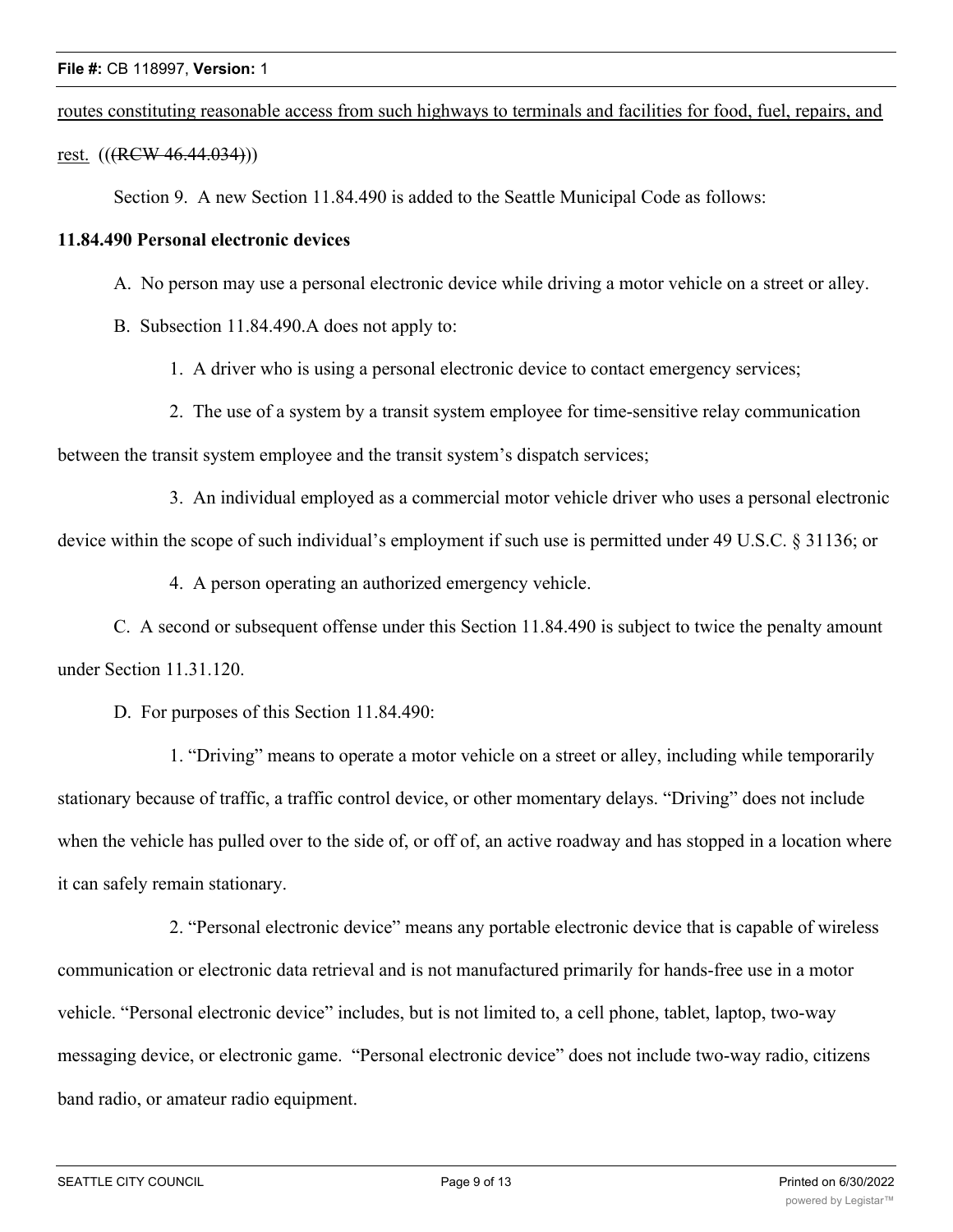3. "Use" or "uses" means:

- a. Holding a personal electronic device in either hand or both hands;
- b. Using one's hand or finger to compose, send, read, view, access, browse, transmit,

save, or retrieve email, text messages, instant messages, photographs, or other electronic data; however, this does not preclude the minimal use of a finger to activate, deactivate, or initiate a function of the device; or

c. Watching video on a personal electronic device.

Section 10. Section 11.84.460 of the Seattle Municipal Code, last amended by Ordinance 124302, is repealed:

#### ((**11.84.460 - Text message on wireless device.**

A. Except as provided in subsection B of this section, no person operating a moving motor vehicle shall, by means of an electronic wireless communications device, send, read, or write a text message: Provided, however, that a person does not send, read, or write a text message when he or she reads, selects, or enters a phone number or name in a wireless communications device for the purpose of making a phone call.

B. Subsection A of this section does not apply to a person operating:

1. An authorized emergency vehicle; or

2. A voice-operated global positioning or navigation system that is affixed to the vehicle and that allows the user to send or receive messages without diverting visual attention from the road or engaging the use of either hand; or

3. A moving motor vehicle while using an electronic wireless communications device to:

- a. Report illegal activity;
- b. Summon medical or other emergency help;
- c. Prevent injury to a person or property; or

d. Relay information that is time sensitive between a transit or for-hire operator and that operator's dispatcher, in which the device is permanently affixed to the vehicle. (RCW 46.61.668)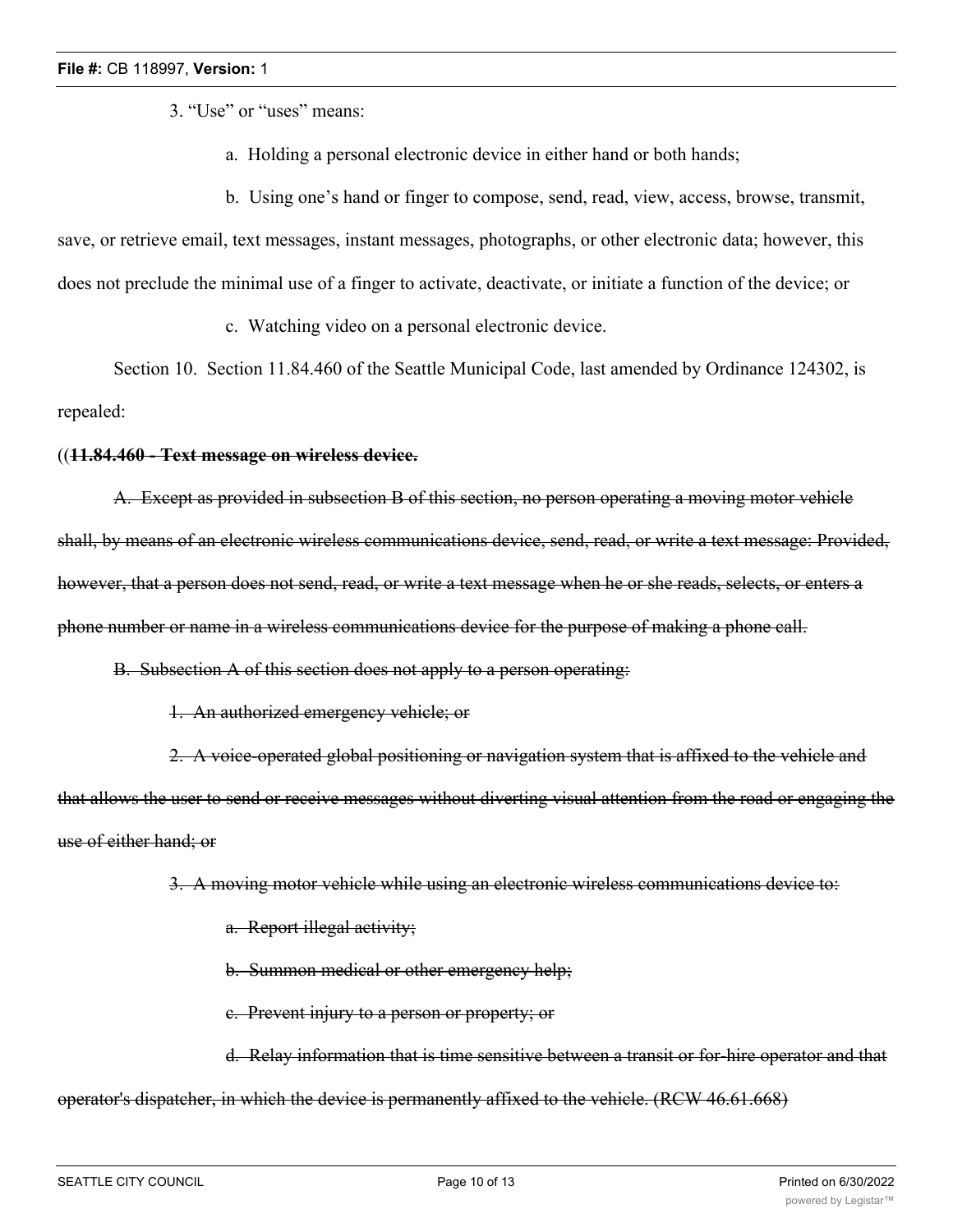C. A person driving a commercial motor vehicle, as defined in RCW 46.25.010, including while temporarily stationary because of traffic, a traffic control device, or other momentary delays, who, by means of an electronic wireless communications device, sends, reads, or writes a text message, is guilty of a traffic infraction. For purposes of this subsection, "driving" does not include operating a commercial motor vehicle with or without the motor running when the driver has moved the vehicle to the side of, or off, a highway and has stopped in a location where the vehicle can safely remain stationary. Provided, this subsection does not apply to a person operating a commercial motor vehicle when necessary to communicate with law enforcement officials or other emergency services. (RCW 46.61.668)))

Section 11. Section 11.84.480 of the Seattle Municipal Code, last amended by Ordinance 124302, is repealed:

#### ((**11.84.480 - Cell phones.**

A. Except as provided by subsection B and C of this section, no person shall operate a moving motor vehicle while holding a wireless communications device to his or her ear.

B. Subsection A of this section does not apply to a person operating:

1. An authorized emergency vehicle, or a tow truck responding to a disabled vehicle;

2. A moving motor vehicle using a wireless communications device in hands-free mode;

3. A moving motor vehicle using a hand-held wireless communications device to:

a. Report illegal activity;

b. Summon medical or other emergency help;

c. Prevent injury to a person or property; or

d. Relay information that is time sensitive between a transit or for-hire operator and that

operator's dispatcher, in which the device is permanently affixed to the vehicle;

4. A moving motor vehicle while using a hearing aid.

C. A person driving a commercial motor vehicle, as defined in RCW 46.25.010, including while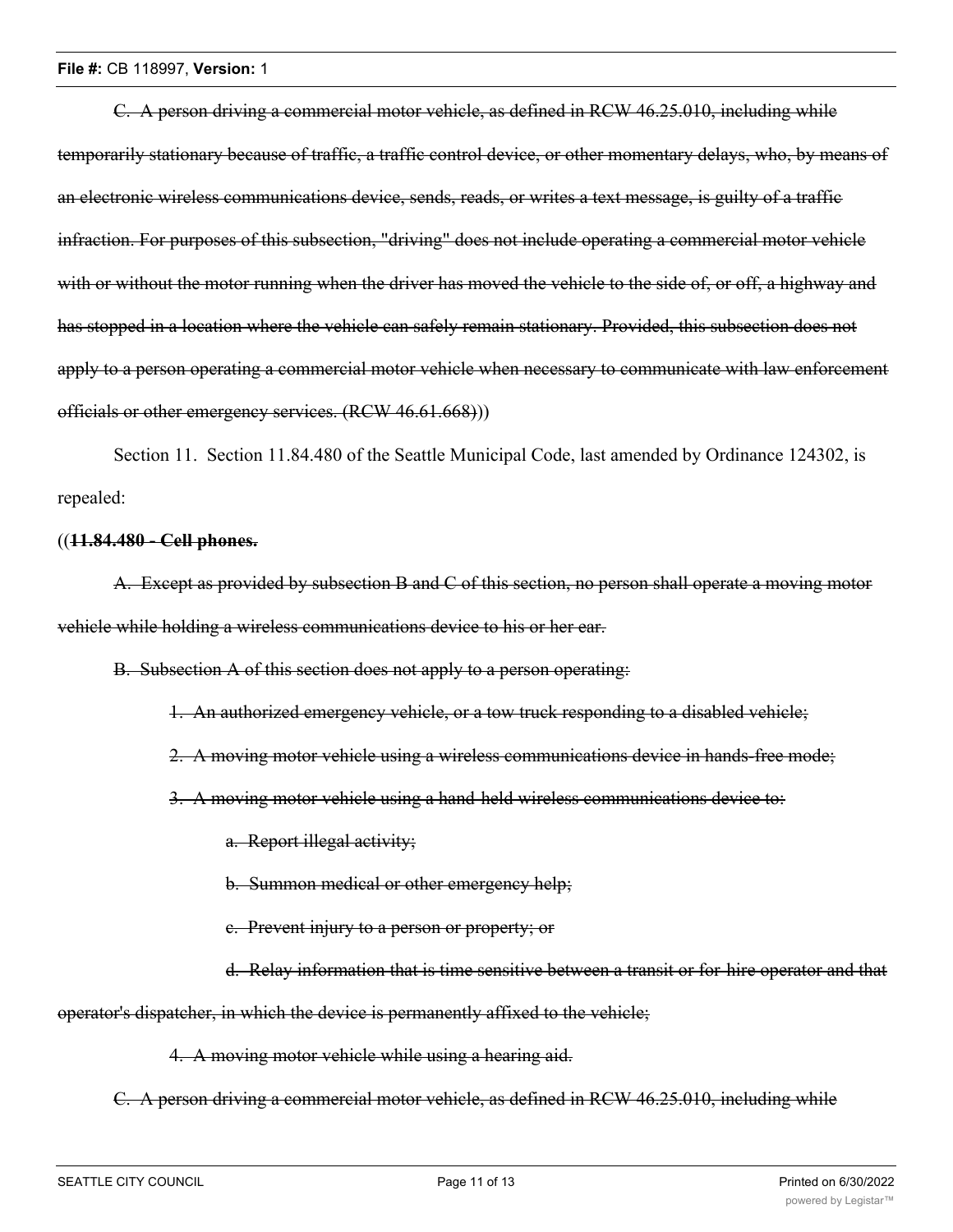temporarily stationary because of traffic, a traffic control device, or other momentary delays, while using a hand-held mobile telephone is guilty of a traffic infraction. For purposes of this subsection, "driving" does not include operating a commercial motor vehicle with or without the motor running when the driver has moved the vehicle to the side of, or off, a highway and has stopped in a location where the vehicle can safely remain stationary. Provided, this subsection does not apply to a person operating a commercial motor vehicle when necessary to communicate with law enforcement officials or other emergency services or using a mobile telephone in hands-free mode.

D. Subsection A of this section does not restrict the operation of an amateur radio station by a person who holds a valid amateur radio operator license issued by the federal communications commission. Subsection C of this section does not restrict the operation of two-way or citizen band radio services.

E. For purposes of this section, "hands-free mode" means the use of a wireless communications device with a speaker phone, headset, or earpiece. (RCW 46.61.667))

Section 12. This ordinance shall take effect and be in force on whichever is the later of: July 23, 2017; or 30 days after its approval by the Mayor, but if not approved and returned by the Mayor within ten days after presentation, it shall take effect as provided by Seattle Municipal Code Section 1.04.020.

| Passed by the City Council the<br>day of                 |        | , 2017, and signed by |
|----------------------------------------------------------|--------|-----------------------|
| me in open session in authentication of its passage this | day of | 2017.                 |

President of the City Council

Approved by me this \_\_\_\_\_\_\_\_ day of \_\_\_\_\_\_\_\_\_\_\_\_\_\_\_\_\_\_\_\_\_\_\_\_\_, 2017.